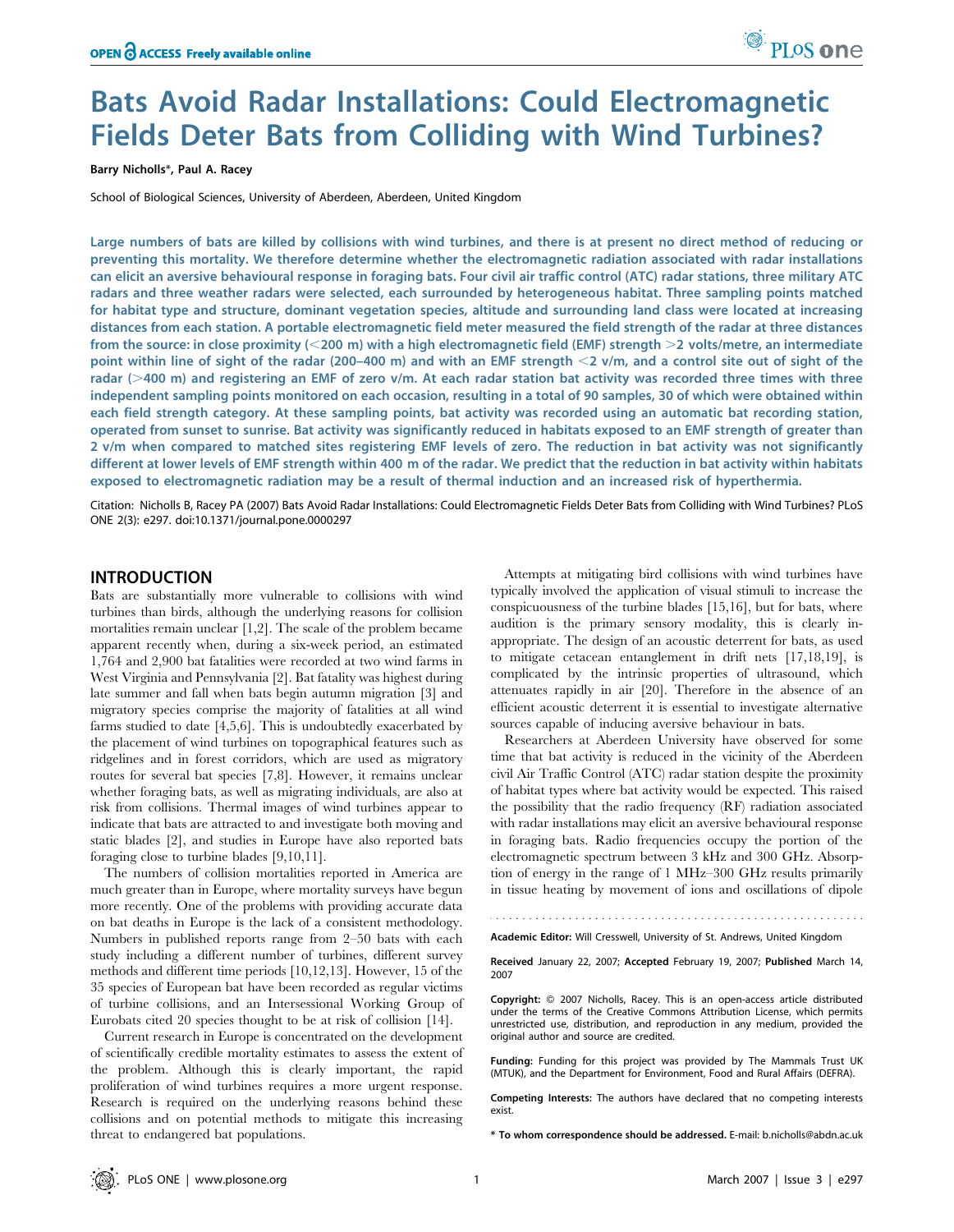molecules resulting in a transfer of energy from the RF field to the biological medium [21]. Short term RF exposure can produce a thermal burden in an organism that can result in significant behavioural and physiological changes, some of which may be harmful [22]. Although behavioural effects of such exposure on humans include perception, aversion, work perturbation, work stoppage and convulsions [23], few field experiments have been carried out to ascertain the possible effects of high frequency electromagnetic radiation on wild animals. However, electromagnetic radiation can influence the development, reproduction, and physiology of insects [24], mammals [25], and birds [26]. There is no current direct evidence to suggest that bats can detect or respond to electromagnetic radiation. However, we predict that if high frequency electromagnetic radiation exerts an aversive response in foraging bats, bat activity will be reduced in the vicinity of radar installations. The aim of the present study was to test this hypothesis.

# METHODS

#### Study sites and sampling protocol

In Britain, foraging bats are predominantly associated with areas where insect density is high: broadleaved woodland, particularly woodland edge, linear vegetation (tree lines and hedgerows) and riparian habitat [27]. More open and intensively managed areas are avoided [28]. Therefore in order to assess the impact of radar on foraging bats it was important to locate radar stations surrounded by habitat suitable for foraging. This negates the possibility that the absence of bats around radar stations is simply an artefact of the exposed location of the radar. Following initial reconnoitres, 10 radar stations were selected (Table 1). These included four civil airport air traffic control (ATC) radar stations, three military ATC radars and three weather radars. Each selected radar station was surrounded by habitat with a high degree of heterogeneity, thereby facilitating the identification of sampling points along an electromagnetic gradient. At each radar station three sampling points were chosen within one of three habitat categories: riparian woodland, woodland edge and tree-lines. Each sampling point was matched for habitat type, habitat structure (e.g. height and length of isolated treeline), dominant vegetation species, altitude and surrounding land class. Each successive sampling point was located at increasing distance from the radar station and subject to differing levels of electromagnetic field strength (Fig. 1).

A portable electromagnetic field meter (PMM 8053-Accelonix Ltd.) and isotropic field probe (EP-330 Isotropic E-Field probe-Accelonix Ltd.) were used to measure the electromagnetic field strength (EMF) of the radar in volts per metre  $(v/m)$  at three distances from the radar source. Radars emit a train of very brief pulses of high intensity followed by a silent interval for the echoes to return, therefore the peak intensity, at each sampling point, was recorded in one minute intervals over a thirty minute period and the average of these readings used to classify each site as follows: in close proximity to the radar  $\leq 200$  m) and subject to a high electromagnetic field (EMF) strength  $>2$  v/m, an intermediate sampling point within line of sight of the radar (200–400 m) and with an EMF strength  $\leq$  v/m and a control site that was not in line of sight of the radar and registered an EMF of zero v/m  $(>400 \text{ m}).$ 

At each radar station bat activity was recorded contemporaneously within these three field strength categories. Paired sampling was used to control for variation in bat activity due to environmental parameters. Throughout the summer each radar station was surveyed on three occasions with three different sampling points monitored on each occasion (Fig. 1) resulting in a total of 90 samples, 30 of which were obtained within each field strength category.

### Bat activity recording

At each radar station bat activity was recorded using three automatic bat-recording stations [29]. Each automatic station consisted of a Batbox 3 heterodyne bat detector (Stag Electronics, Sussex, UK) linked to a count data logger (Gemini Data Loggers, UK Ltd, Chichester, UK) via an analogue to digital signal converter (Skye instruments, Ltd). The signal converter converts analogue signals from the bat detector into digital signals that can be recorded by the data logger. Every 0.5 seconds a positive or negative signal is sent to the data logger indicating the presence or absence of ultrasound respectively. The Batbox 3 was tuned to 50 kHz in order to detect each of the five breeding species of bat in Scotland (Pipistrellus pipistrellus, Pipistrellus pygmaeus, Myotis daubentonii, Myotis nattereri and Plecotus auritus). However P. auritus seldom emits calls loud enough to be detected and is therefore unlikely to be recorded. The recording stations were operational from sunset to sunrise and the data loggers were set to record bat active minutes (the number of minutes throughout the recording period that ultrasound was detected by the bat detector). The component parts of the system were housed in large plastic boxes with a hole cut for the bat detector microphones. Automatic recording stations were positioned on platforms 1.5 m above the ground and orientated perpendicular to the linear element (e.g. woodland edge, tree-lines, riparian woodland).

| <b>Sampling Site</b> | <b>Radar Station</b>   | Radar Type    | Radar Band (operating frequency) | Grid reference |
|----------------------|------------------------|---------------|----------------------------------|----------------|
|                      | Perwinnes hill         | civil ATC     | L band $(1-2 \text{ GHz})$       | NJ 922 1321    |
|                      | Allenshill             | civil ATC     | L band $(1-2$ GHz)               | NJ 905 602     |
| 3                    | Prestwick              | civil ATC     | S band $(2-4$ GHz)               | NS 367 279     |
| 4                    | Lowther hill           | civil ATC     | L band $(1-2 \text{ GHz})$       | NS 888 106     |
| 5                    | <b>RAF Leuchars</b>    | military ATC  | S band $(2-4$ GHz)               | NO 470 208     |
| 6                    | <b>RAF Lossiemouth</b> | military ATC  | S band (2-4 GHz)                 | NJ 207 694     |
| 7                    | RAF Buchan             | military ATC  | S band $(2-4$ GHz)               | NK 113 408     |
| 8                    | Balado bridge          | weather radar | S band $(2-4$ GHz)               | NO 094 028     |
| 9                    | Hill of Dudwick        | weather radar | S band $(2-4$ GHz)               | NJ 979 377     |
| 10                   | Corse hill             | weather radar | S band (2-4 GHz)                 | NS 594 463     |

doi:10.1371/journal.pone.0000297.t001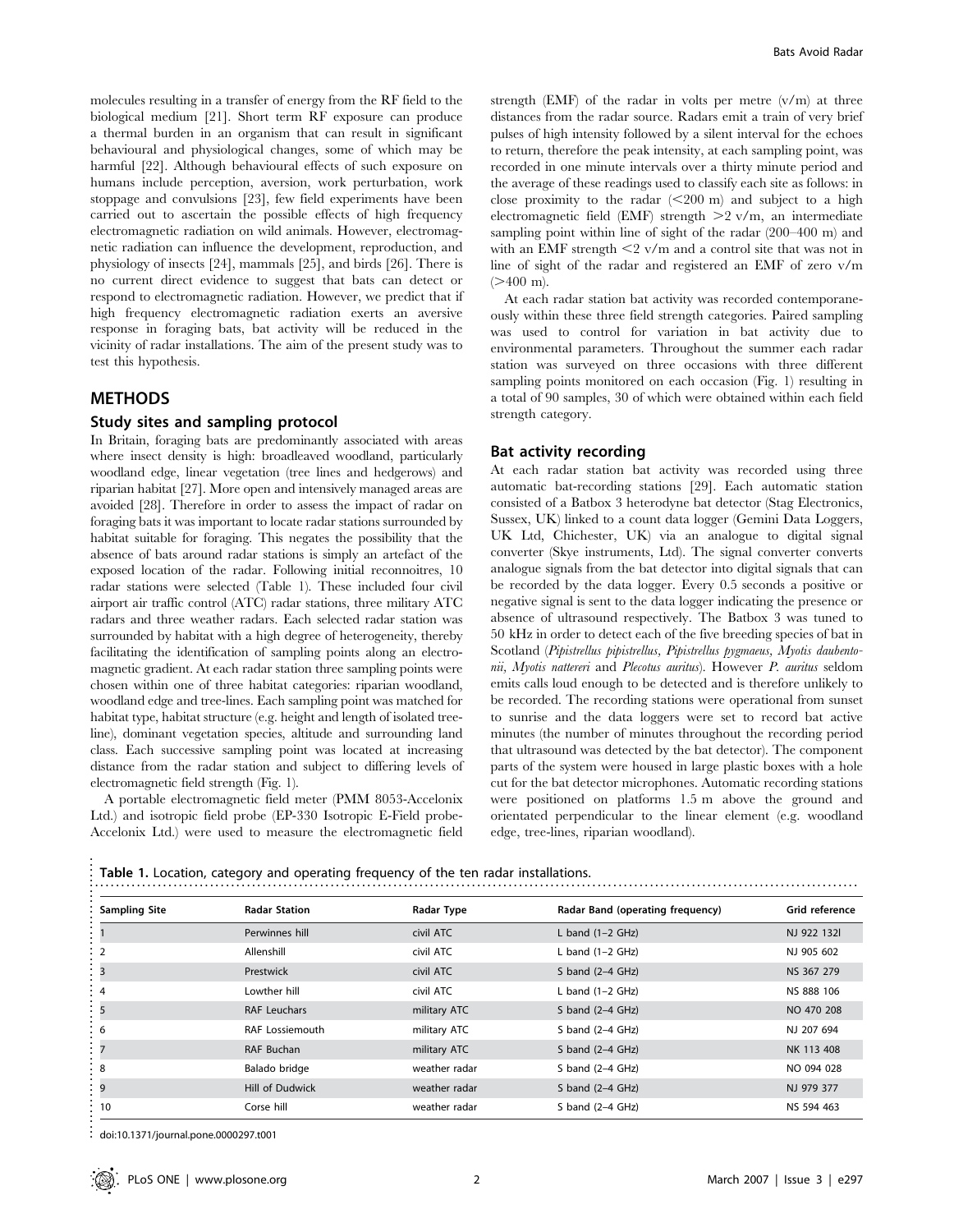

Figure 1. Sampling protocol of surveys carried out at ten radar stations from June to September 2006. At each radar station bat activity was recorded at three matched sites along an electromagnetic gradient ( $a_1$ , $a_2$ , $a_3$ ). Each radar installation was surveyed on three occasions throughout the study with three different sampling points (a,b,c) sampled on each occasion. doi:10.1371/journal.pone.0000297.g001

In addition to the automatic recording of bat activity, a 30 minute transect was carried out at each sampling site using a bat detector (S-25 Ultrasound Advice, London) set to frequency division mode. This method of ultrasound transformation allows calls to be recorded in real time on audiocassettes and the number of recorded passes provides a quantitative assessment of bat activity [30]. Bat detectors were linked to a tape recorder (Sony Walkman, Tokyo, WMD6C) containing metal cassettes. At each site, sound recording equipment was held at waist height and a 50 m transect was walked in a zigzag fashion back and forth across the site to avoid any bias in direction or placement of the detectors. The 30 minutes recording at each site was analysed using BatSound Pro software (Pettersson Elektronic AB, Uppsala Sweden).

#### Statistical analysis

Bat activity in sites subject to electromagnetic radiation  $(2 v/m)$ was compared to the control sites (0 v/m) using paired t tests. To avoid pseudoreplication, tests were carried out on the average of the three replicates at each radar site ( $n = 10$ ). Data were  $log log_{10}$ (x*+*1)) transformed to achieve normality and homogeneity of variance [31]. Analyses were carried out using Minitab version 14 [32]. The difference in bat activity between treatment and control groups was analysed further using general linear models (GLMs) in SPSS 12.0, including all relevant and recorded confounding variables. Radar type was included as a random factor and reproductive status (pre-lactation, lactation, post-lactation), temperature and EMF strength (high or intermediate) were included as covariates. Interactions were only included in the model when of direct relevance to the hypothesis being tested and interactions between confounding variables were not tested.

# RESULTS

The automatic stations recorded a total of 3727 bat active minutes over 230 h of recording. A further 2979 bat passes were recorded during transects with the frequency division detector (45 h). As expected, the majority of passes (83%) were attributed to the two cryptic pipistrelle species: Pipistrellus pipistrellus and Pipistrellus pygmaeus (45% and 38% respectively) which are the most common and abundant bats in Scotland. A further 14% of bat passes were attributed to Myotis daubentonii and 3% to Myotis nattereri.

#### Bat activity

Total bat activity (bat active minutes) was higher in the control sites  $(0 \text{ v/m})$  when compared to sites exposed to a high level  $(>= 2$  v/m) of electromagnetic radiation. Paired t tests carried out on the log-transformed bat active minutes, recorded by the automatic bat recording stations, showed that bats were significantly more active in control sites when compared to high EMF sites  $(t = 4.41; n = 10; p = 0.003; Fig. 2a)$ . The number of bat passes (all species) recorded during transects with the frequency division detector was also higher in the control sites when compared to sites exposed to a high level of electromagnetic radiation. Paired t tests carried out on the log transformed number of bat passes, showed that bats were significantly more active in control sites when compared to high EMF sites  $(t = 4.86; n = 10;$  $p = 0.001$ ; Fig. 2b).

The general linear models showed that, when confounding variables were taken into account, the level of EMF strength within 400 m of the radar had no significant effect on the difference in bat activity recorded between treatment and control groups (Table 2). However, radar type did have a significant effect (Table 2) with the difference in bat activity between treatment and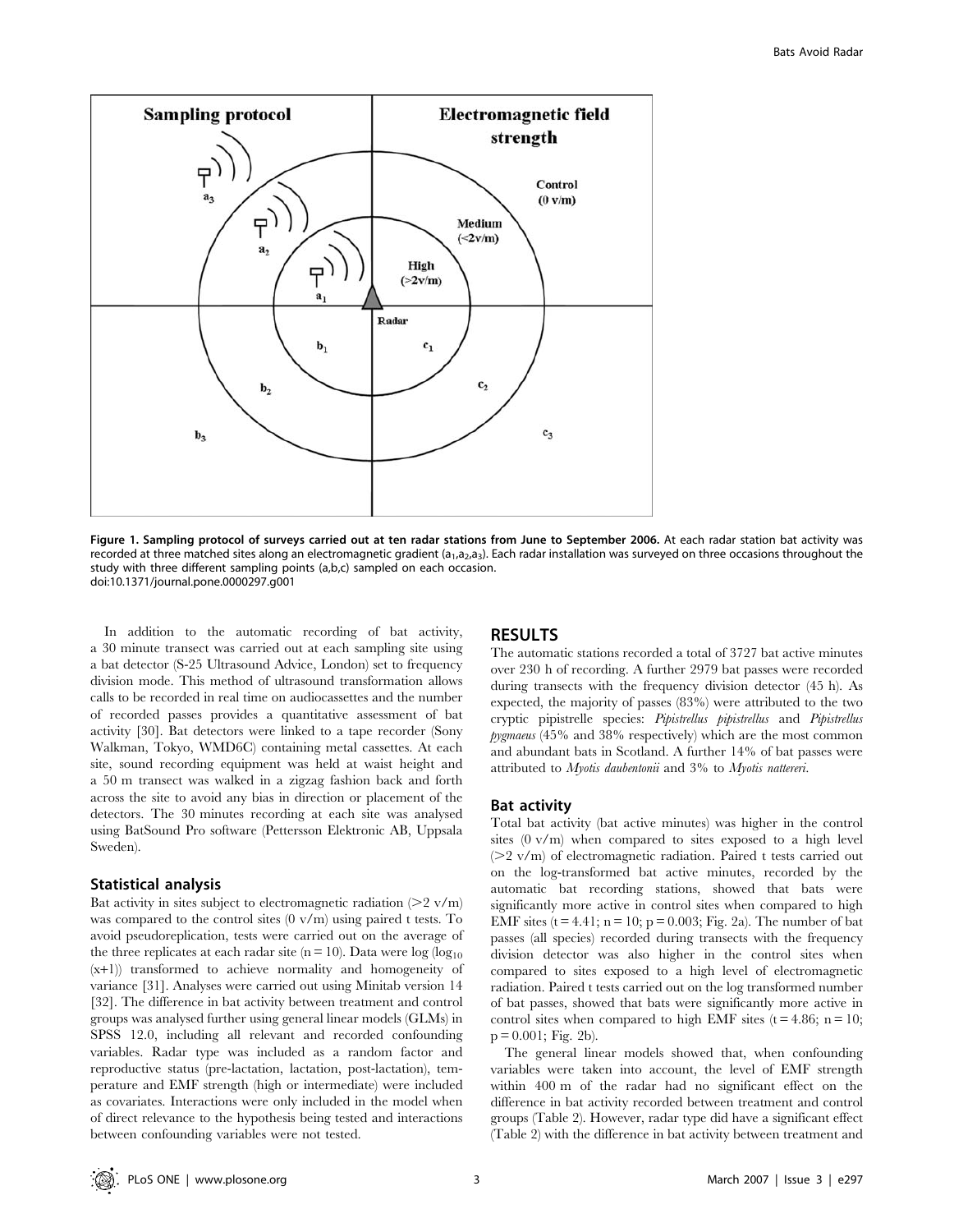

Figure 2. The differences in: (a) log bat active minutes (high EMF minus control). A negative value indicates that bat activity was higher at the control site than at the site subject to a high electromagnetic field strength (>2 v/m). (b) log total number of bat passes (high EMF minus control). Each triad of differences represent a single radar site ( $n = 10$ ). doi:10.1371/journal.pone.0000297.g002

control groups greatest in the vicinity of civil ATC radars and least in the vicinity of military ATC radars (Fig 2). The interaction of field strength\*radar type was not significant when added to the model (Bat active minutes:  $F_{2,50} = 2.3$ ,  $p = 0.11$ ; bat passes:  $F_{2,50} = 0.3$ , p = 0.76) indicating that each radar type had a similar effect at both high and intermediate EMF sites.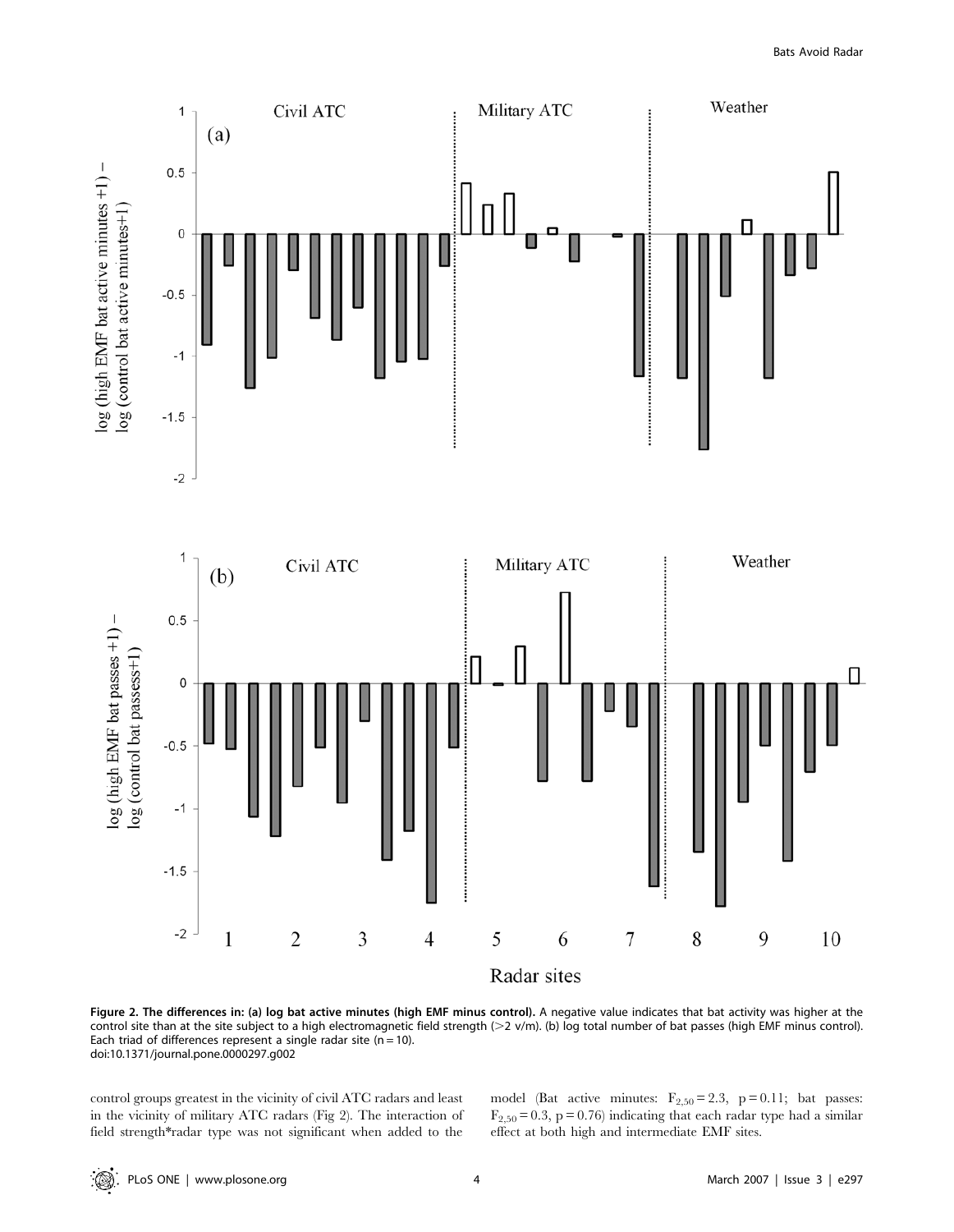|                           | Source of           | Sum of             |       |                |              |
|---------------------------|---------------------|--------------------|-------|----------------|--------------|
|                           | variation           | squares<br>(type3) | F     | d.f.           | $\mathsf{P}$ |
| <b>Bat active minutes</b> |                     |                    |       |                |              |
|                           | Intercept           | 6 4 3 6            | 4.7   | 1              | 0.036        |
|                           | Intercept error     | 56 577             |       | 50             |              |
| Fixed:                    | Habitat             | 3 1 3 6            | 1.2   | $\mathcal{P}$  | 0.293        |
| Random:                   | Radar type          | 9 2 7 8            | 3.7   | $\overline{2}$ | 0.031        |
| Covariates:               | <b>EMF</b> strength | 260                | 0.2   | 1              | 0.65         |
|                           | Temperature         | 21 137             | 16.9  | $\mathbf{1}$   | >0.001       |
|                           | Repro. Status       | 300                | 0.24  | 1              | 0.625        |
| <b>Bat passes</b>         |                     |                    |       |                |              |
|                           | Intercept           | 13 295             | 5.115 | 1              | 0.028        |
|                           | Intercept error     | 120 235            |       | 46.2           |              |
| Fixed:                    | Habitat             | 10 654             | 2.2   | $\overline{2}$ | 0.115        |
| Random:                   | Radar type          | 22 879             | 4.8   | $\overline{2}$ | 0.012        |
| Covariates:               | <b>EMF</b> strength | 277                | 0.1   | 1              | 0.733        |
|                           | Temperature         | 28 574             | 12.0  | $\mathbf{1}$   | 0.001        |
|                           | Repro. Status       | 5 875              | 2.5   | 1              | 0.121        |

.<br>: doi:10.1371/journal.pone.0000297.t002

# **DISCUSSION**

#### Bat activity and foraging effort

Currently there have been no successful attempts to directly mitigate bat collisions with wind turbines. Attempts at deterring bats by the use of ultrasound have, as yet, been unsuccessful. Therefore the identification of alternative methods capable of inducing an aversive response in bats approaching turbine blades is of paramount importance. Our result have demonstrated that bat activity is significantly reduced in habitats exposed to an electromagnetic field (EMF) strength of greater than 2 v/m when compared to matched sites registering EMF levels of zero. Even at sites with lower levels of EMF exposure  $(< 2 v/m)$ , bat activity was reduced in comparison to control sites.

However, the difference in bat activity between treatment groups and control groups varied between radar types with results more equivocal in the vicinity of military ATC radars. It is possible that this may be explained by the characteristics and operating times of the individual radar units concerned, sensitive information which was not available. Despite this the overall reduction in bat activity within habitats exposed to high and intermediate EMFs supports our hypothesis that the electromagnetic radiation associated with radar installations can exert an aversive behavioural response in bats. This raises questions regarding the mechanisms by which bats could perceive electromagnetic radiation and why they would avoid EMF exposure. We propose two mechanisms through which electromagnetic fields could induce an aversive behavioural response in foraging bats: thermal induction leading to an increased risk of overheating and hyperthermia, and echolocation interference - the auditory microwave hypothesis.

## Thermal effects of EMF exposure

Studies investigating the behavioural response of laboratory animals to the presence of electromagnetic fields have provided substantial insight into the most probable mechanism of interaction of these fields with intact organisms. This mechanism relates to the generation of heat in the skin that results in the activation of thermal sensors in the tissues and central nervous system. Studies of human thermal sensation generated by RF exposures [33,34,35] reinforce the conclusion that behavioural changes observed in RF-exposed animals are thermally motivated. Indeed, it has been demonstrated in the laboratory that measured elevations of surface and deep body temperatures often accompany specific behavioural changes [36]. The effect advances from the threshold of perception, through intermediate steps, to an extreme thermal insult, grand mal seizures, and finally death. In this respect, exposure to an RF field differs little from exposure to conventional sources of thermal energy or inhospitable thermal environments [21].

For the majority of animals a short period of overheating constitutes a much greater hazard than does an equivalent degree of cooling [37,38]. A rise of only a few degrees above the optimum temperature is quickly fatal. The wing membranes of bats present a large surface area over which radiation might be absorbed, increasing heat load to the animal. This, combined with the heat energy produced during flight makes bats particularly susceptible to overheating [39,40,41], which can be fatal in experimental conditions between 38–39<sup>°</sup>C [42]. Furthermore, observations of captive bats have noted their aversion to even a moderate infra-red heat source [37]. Therefore it is possible that thermal induction, resulting from EMF exposure in the vicinity of radar installations, may provide an inhospitable thermal regime for foraging bats, which could vary from discomfort to hyperthermia depending on EMF strength and the duration of exposure.

#### Auditory microwave hypothesis

Although the mammalian ear has no sensitivity to electromagnetic waves at microwave frequencies (300 MHz–300 GHz) human auditory perception of radio frequency energy has been reported since the 1940s [43–48]. It is now widely accepted that the auditory perception of microwaves is a result of thermoelastic expansion [49,50]. The absorption of the energy in the RF pulse leads to a rapid thermal expansion resulting in a thermoelastic wave. This wave is then propagated through the soft tissues of the head until it reaches the fluid-filled inner ear, where it is transduced into a sound pressure wave leading to excitation of auditory neurons in the kHz range [46,51,48]. Laboratory experiments have shown that the frequency of the induced sound is a function of head size and of the acoustic properties of the brain tissue. The estimated fundamental frequency of vibration in guinea pigs, cats and adult humans were 45, 38, and 13 kHz respectively [52,53]. It is therefore not only plausible but probable that bats exposed to an RF pulse of sufficient power would effectively hear this pulse and the frequency detected would lie within the range of frequencies used for orientation, prey detection and capture for the majority of bat species. There is no evidence that the auditory perception of microwaves would act to deter foraging bats any more than the production of ultrasound at the same frequency. However if bats can perceive areas of high EMF exposure and experience an associated rise in internal temperature it provides a mechanism through which an aversive response may be elicited.

#### **Conclusions**

We have demonstrated that bat activity is reduced in habitats exposed to electromagnetic radiation when compared with matched sites where no such radiation can be detected. However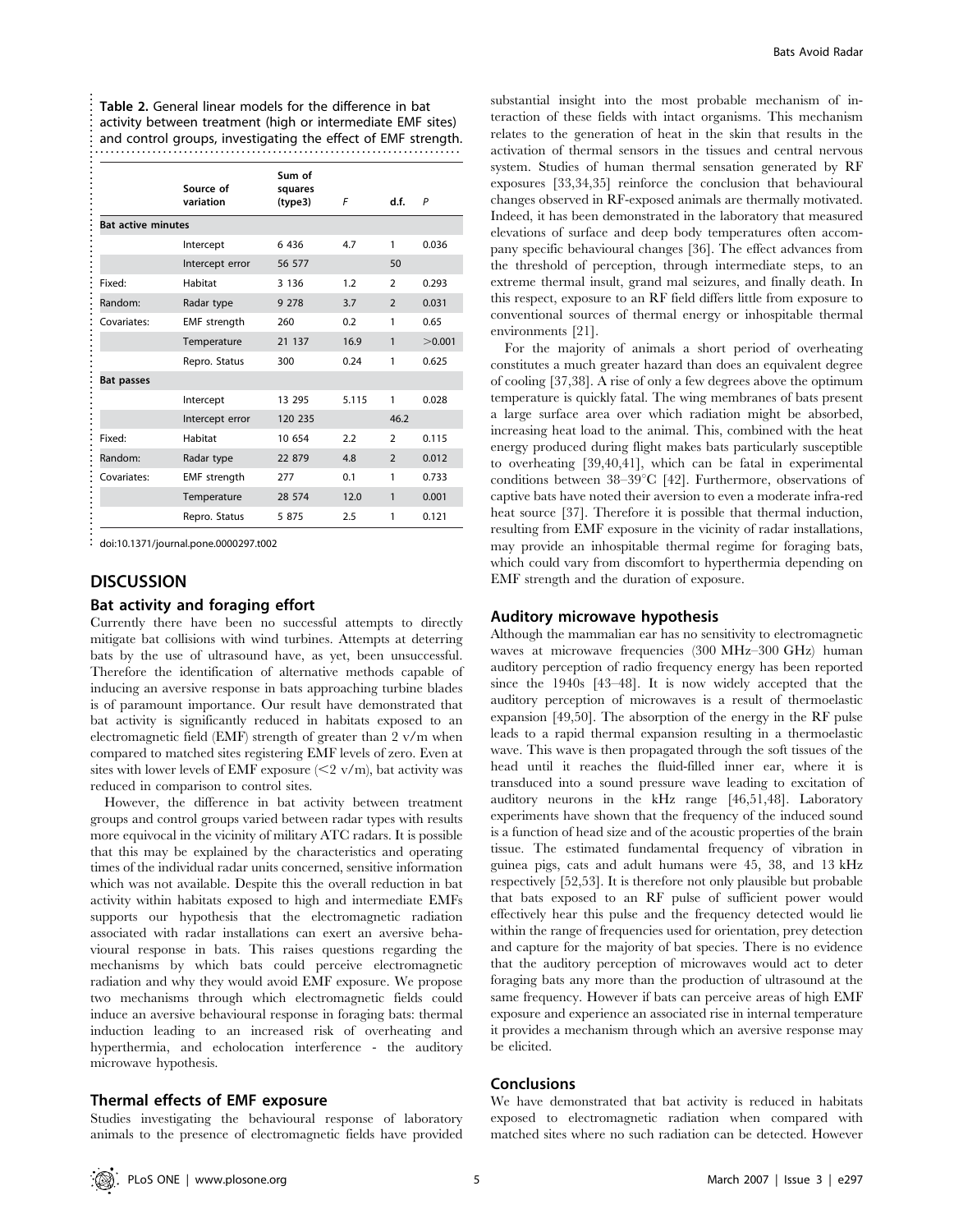without access to detailed specifications of individual radar units (including operational times and operating frequency) it is difficult to quantify this relationship further. To more fully define the impact of radar on foraging bats, and ascertain its value as a potential source of mitigation, field trials involving a mobile radar that can be introduced into areas of known bat activity are now required. If the parameters of an RF signal capable of inducing an aversive response in foraging bats could be characterised then this may offer a method of mitigating bat collisions with wind turbines.

# **REFERENCES**

- 1. Johnson GD, Erickson WP, Strickland MD, Shepherd MF, Shepherd DA, et al. (2003) Mortality of bats at a large-scale wind power development at BuffaloRidge, Minnesota. Am Midl Nat 150: 332–342.
- 2. Arnett EB-technical editor (2005) Relationships between bats and wind turbines in Pennsylvania and West Virginia: an assessment of bat fatality search protocols, patterns of fatality, and behavioural interactions with wind turbines. – A final report submitted to the Bats and Wind Energy Cooperative. Bat Conservation International, Austin, Texas, USA.
- 3. Kunz TH, Fenton MB (2003) Bat Ecology. The University of Chicago Press, Chicago.
- 4. Erickson WP, Johnson GD, Young Jr DP, Strickland MD, Good RE, et al. (2002) Synthesis and comparison of baseline avian and bat use, raptor nesting and mortality information from proposed and existing wind developments Bonneville Power Administration, Portland, Oregon.
- 5. Kerns J, Kerlinger P (2004) A study of bird and bat collision fatalities at the Mountaineer Wind Energy Center, Tucker County, West Virginia: Annual report for 2003. Prepared for FPL Energy and Mountaineer Wind Energy Center Technical Review Committee.
- 6. Johnson GD (2005) A review of bat mortality at wind-energy developments in the United States. Bat Res News 46: 45–49.
- 7. Humphrey SR, Cope JB (1976) Population ecology of the little brown bat, Myotis lucifugus, in Indiana and northcentral Kentucky. Special Publication Am Soc Mammal 4: 1–81.
- 8. Timm RM (1989) Migration and molt patterns of red bats, Lasiurus borealis (Chiroptera: Vespertilionidae) in Illinois. Bull Chig Acad Sci 14: 1–7.
- 9. Bach L (2002) Auswirkungen von Windenergieanlagen auf das Verhalten und die Raumnutzung von Fledermäusen am Beispiel des Windparks "Hohe Geest" Midlum. Endbericht, Bearbeitungszeitraum: 1998 – 2002. Auftraggeber: KW Midlum GmbH & Co. KG, Auftragnehmer: Arbeitsgemeinschaft zur Förderung angewandter biologischer Forschung Freiburg/Niederelbe, Gutachten, 36 pp.
- 10. Ahlén I (2003) Wind turbines and bats a pilot study. Report prepared for the Swedish National Energy Administration.
- 11. Endl P, Engelhart U, Seiche K, Teufert S, Trapp H (2005) : Untersuchungen zum Verhalten von Fledermäusen und Vögeln an ausgewählten Windkraftanlagen im Landkreis Bautzen, Kamenz, Löbau-Zittau, Niederschlesischer Oberlausitzkreis, Stadt Görlitz Freistaat Sachsen. Unpubl. Report for Staatliches Umweltfachamt Bautzen: 135 pp.
- 12. Alcalde JT (2003) Impacto de los parques eólicos sobre las poblaciones de murciélagos. Barbastella 2: 3-6.
- 13. Traxler A, Wegleitner S, Jaklitsch S (2004) Vogelschlag, Meideverhalten & Habitatnutzung an bestehenden Windkraftanlagen Prellenkirchen – Obersdorf – Steinberg/Prinzendorf.-report for WWS Okoenergie, EVN Naturkraft, WEB Windenergie, IG Windkraft und Amt der Niederröstereischichen Landesregierung: 107 pp.
- 14. UNEP-EUROBATS (2006) The Agreement on the Conservation of Populations of European Bats. Available: http://www.eurobats.org/documents/pdf/AC11/ Doc\_AC11\_15\_Rev1\_ReportWindturbines.pdf. Accessed 2006 Dec 19.
- 15. Curry RC, Kerlinger P (2000) Avian mitigation plan: Kenetech model wind turbines, Altamont Pass WRA, California. Pages 18–27 in Proceedings of National Avian-Wind Power Planning Meeting III, San Diego, California, May 1998. Prepared for the Avian Subcommittee of the National Wind Coordinating Committee by LGL Ltd., King City, Ont., 202 pp.
- 16. Hodos W, Potocki A, Storm T, Gaffney M (2001) Reduction of motion smear to reduce avian collisions with wind turbines. 88–105, National Avian-Wind Power Planning Meeting IV, Proceedings. Prepared by Resolve, Inc., Washington DC.
- 17. Kraus S, Read AJ, Solow A, Baldwin K, Spradlin T, et al. (1997) Acoustic alarms reduce porpoise mortality. Nature 388: 525.
- 18. Trippel EA, Strong MB, Terhune JM, Conway JD (1999) Mitigation of harbour porpoise (Phocoena phocoena) by-catch in the gillnet fishery in the lower Bay of Fundy. Can J Fish Aquat Sci 56: 113–123.
- 19. Barlow J, Cameron GA (2003) Field experiments show that acoustic pingers reduce marine mammal bycatch in the California drift gillnet fishery. Mar Mamm Sci 19: 265–283.
- 20. Jones G (2005) Echolocation. Curr Biol 15: 484–488.
- 21. D'Andrea JA, Adair ER, de Lorge JO (2003) Behavioral and cognitive effects of microwave exposure. Bioelectromagnetics 6: 39–62.

## ACKNOWLEDGMENTS

We are grateful to J.D. Pye, C.D MacLeod and W.Cresswell for comments on an earlier draft of this paper. Our attention was first drawn to the absence of bats around ATC radar by Laurent Preynat, and Michael Muir-Wright carried out a pilot study.

### Author Contributions

Conceived and designed the experiments: PR. Performed the experiments: BN. Analyzed the data: BN. Wrote the paper: BN.

- 22. Adair ER (1983) Changes in thermoregulatory behavior during microwave irradiation. In: Adair ER, ed (1983) Microwaves and thermoregulation. New York: Academic Press. pp. 359–378.
- 23. Justesen DR (1979) Behavioral and psychological effects of microwave radiation. Bull N Y Acad Med 55: 1058–1078.
- 24. Greenberg B, Bindokas VP, Gaujer JR (1981) Biological effects of a 760 kV transmission line: Exposures and thresholds in honeybee colonies. Bioelectromagnetics 2: 315.
- 25. Burchard JF, Nguyen DH, Richard L, Block E (1996) Biological effects of electric and magnetic fields on productivity of dairy cows. J Dairy Sci 79: 1549–1554.
- 26. Balmori A (2005) Possible effects of electromagnetic fields from phone masts on a population of white stork (Ciconia ciconia). Elec Biol Med 24: 109–119.
- 27. Wickramasinghe LP, Harris S, Jones G, Jennings NV (2004) Abundance and species richness of nocturnal insects on organic and conventional farms: effects of agricultural intensification on bat foraging Conserv Biol 18: 1283–1292.
- 28. Walsh AL, Harris S (1996) Foraging habitat preferences of vespertilionid bats in Britain J Appl Ecol 33: 508–518.
- 29. Downs NC, Racey PA (1999) A computer downloadable system to monitor bat activity. Bat Res News 40: 41–43.
- 30. Fenton MB (1970) A technique for monitoring bat activity with results obtained from different environments in southern Ontario. Can. J. Zool 48: 847–851.
- 31. Zar JH (1999) Biostatistical Analysis, 4th edn. Prentice Hall, Upper Saddle River, NJ.
- 32. Ryan BF, Joiner BL (1994) Minitab Handbook, 3rd edn. Duxbury Press, Belmont, CA.
- 33. Hendler E, Hardy JD, Murgatroyd D (1963) Skin heating and temperature sensation produced by infrared and microwave irradiation. In: Hertzfeld CM, ed (1963) Temperature: its measurement and control in science and industry. New York: Reinhold. p 211.
- 34. Justesen DR, Adair ER, Stevens JC, Bruce-Wolfe V (1982) A comparative study of human sensory thresholds: 2450-MHz versus farinfrared radiation. Bioelectromagnetics 3: 117–125.
- 35. Blick DW, Adair ER, Hurt WD, Sherry CJ, Walters TJ, et al. (1997) Thresholds of microwave-evoked warmth sensation in human skin. Bioelectromagnetics 18: 403–409.
- 36. Brown DO, Lu ST, Elson EC (1994) Characteristics of evoked body movements in mice. Bioelectromagnetics 15: 143–161.
- 37. Reeder WG, Cowles RB (1951) Aspects of thermoregulation in bats. J Mammal 32: 389–403.
- 38. Neuweiler G (2000) The biology of bats. Oxford University Press, New York.
- 39. Henshaw RE, Folk GE Jnr (1966) Relation of thermoregulation to seasonally changing microclimate in two species of bat (Myotis lucifugus and M. sodalis). Physiol Zool 39: 223–236.
- 40. Speakman JR, Hays GC, Webb PI (1994) Is hyperthermia a constraint on the diurnal activity of bats? J Theoret Biol 171: 325–341.
- 41. Davydov AF (2004) Energetics and thermoregulation in Chiroptera. J Evol Biochem Phys 40: 241–249.
- 42. Henshaw RE, Folk GE Jr (1966) Relation of Thermoregulation to Seasonally Changing Microclimate in Two Species of Bats (Myotis lucifugus and M. sodalis), Physiol Zool 39: 223–236.
- 43. Frey AH (1961) Auditory system response to radio frequency energy. AeMed 32: 1140–1142.
- 44. Frey AH (1962) Human auditory system response to modulated electromagnetic energy. J Appl Physiol 17: 689–692.
- 45. Frey AH (1963) Some effects on human subjects of ultra-high-frequency radiation. Am J Med Electron 2: 28–31.
- 46. Lin JC (1990) Auditory perception of pulsed microwave radiation. In: Gandhi OP, ed (1990) Biological effects and medical applications of electromagnetic energy. Chapter 12. Englewood Cliffs, NJ: Prentice Hall. pp. 275–318.
- 47. Lin JC (2001) Hearing microwaves: The microwave auditory phenomenon. IAPM 43: 166–168.
- 48. Elder JA, Chou CK (2003) Auditory response to pulsed radiofrequency energy. Bioelectromagnetics 6: 162–173.